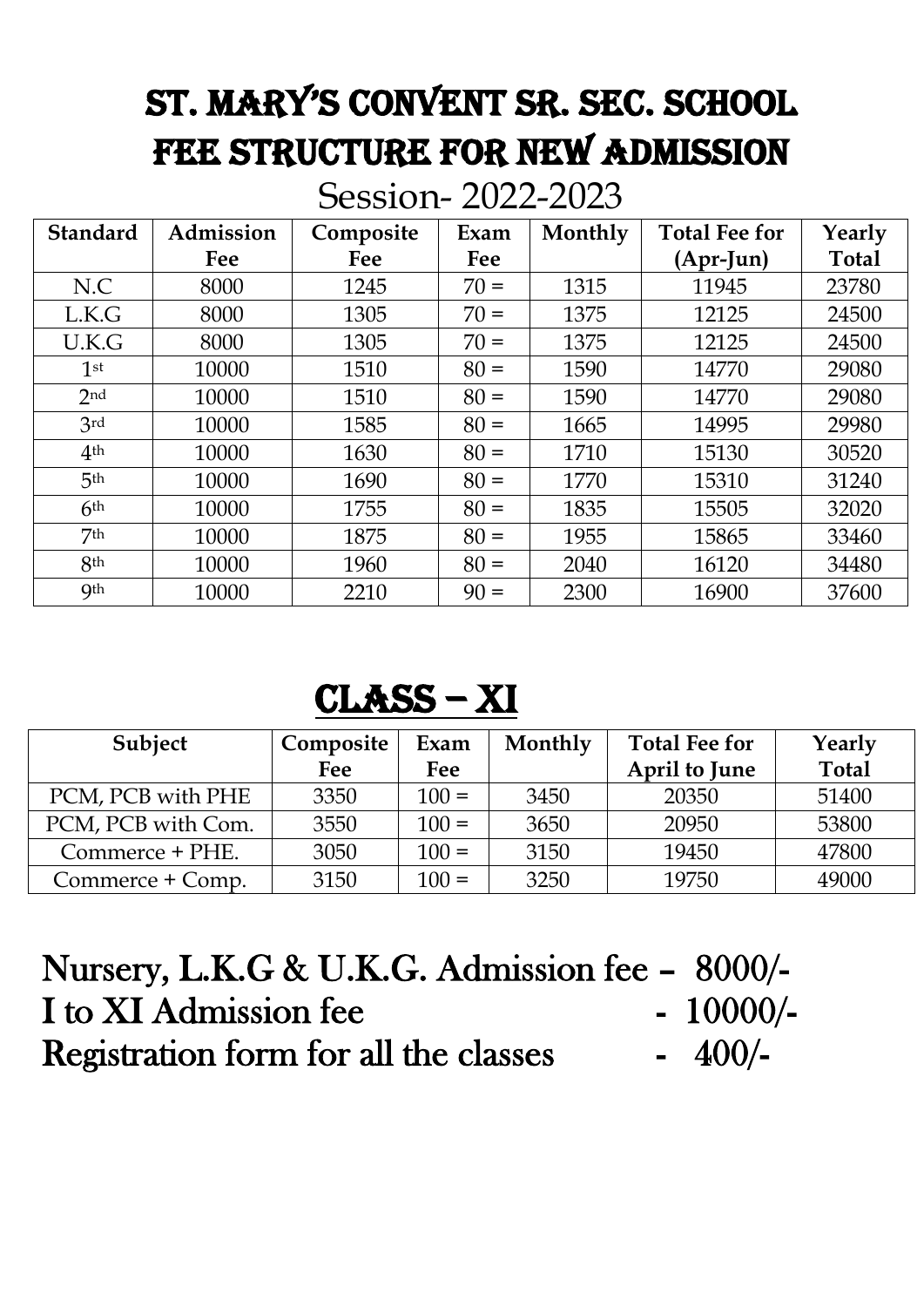## ST. MARY'S CONVENT SR. SEC. SCHOOL FEE STRUCTURE FOR OLD STUDENTS

Session- 2022-2023

| <b>Standard</b>  | Composite | Exam   | Monthly | <b>Total Fee for</b> | Yearly       |
|------------------|-----------|--------|---------|----------------------|--------------|
|                  | Fee       | Fee    |         | $(Apr-Iun)$          | <b>Total</b> |
| L.K.G            | 1305      | $70 =$ | 1375    | 4125                 | 16500        |
| U.K.G            | 1305      | $70 =$ | 1375    | 4125                 | 16500        |
| 1 <sup>st</sup>  | 1510      | $80 =$ | 1590    | 4770                 | 19080        |
| 2nd              | 1510      | $80 =$ | 1590    | 4770                 | 19080        |
| 3rd              | 1585      | $80 =$ | 1665    | 4995                 | 19980        |
| 4 <sup>th</sup>  | 1630      | $80 =$ | 1710    | 5130                 | 20520        |
| 5 <sup>th</sup>  | 1690      | $80 =$ | 1770    | 5130                 | 21240        |
| 6 <sup>th</sup>  | 1755      | $80 =$ | 1835    | 5505                 | 22020        |
| 7 <sup>th</sup>  | 1875      | $80 =$ | 1955    | 5865                 | 23460        |
| 8 <sub>th</sub>  | 1960      | $80 =$ | 2040    | 6120                 | 24480        |
| <b>9th</b>       | 2210      | $90 =$ | 2300    | 6900                 | 27600        |
| 10 <sup>th</sup> | 2210      | $90 =$ | 2300    | 6900                 | 27600        |

## Class – XI & XII

| Subject            | Composite | Exam    | Monthly | <b>Total Fee for</b> | Yearly       |
|--------------------|-----------|---------|---------|----------------------|--------------|
|                    | Fee       | Fee     |         | April to June        | <b>Total</b> |
| PCM, PCB with PHE  | 3350      | $100 =$ | 3450    | 10350                | 41400        |
| PCM, PCB with Com. | 3550      | $100 =$ | 3650    | 10950                | 43800        |
| Commerce + PHE.    | 3050      | $100 =$ | 3150    | 9450                 | 37800        |
| Commerce + Comp.   | 3150      | $100 =$ | 3250    | 9750                 | 39000        |